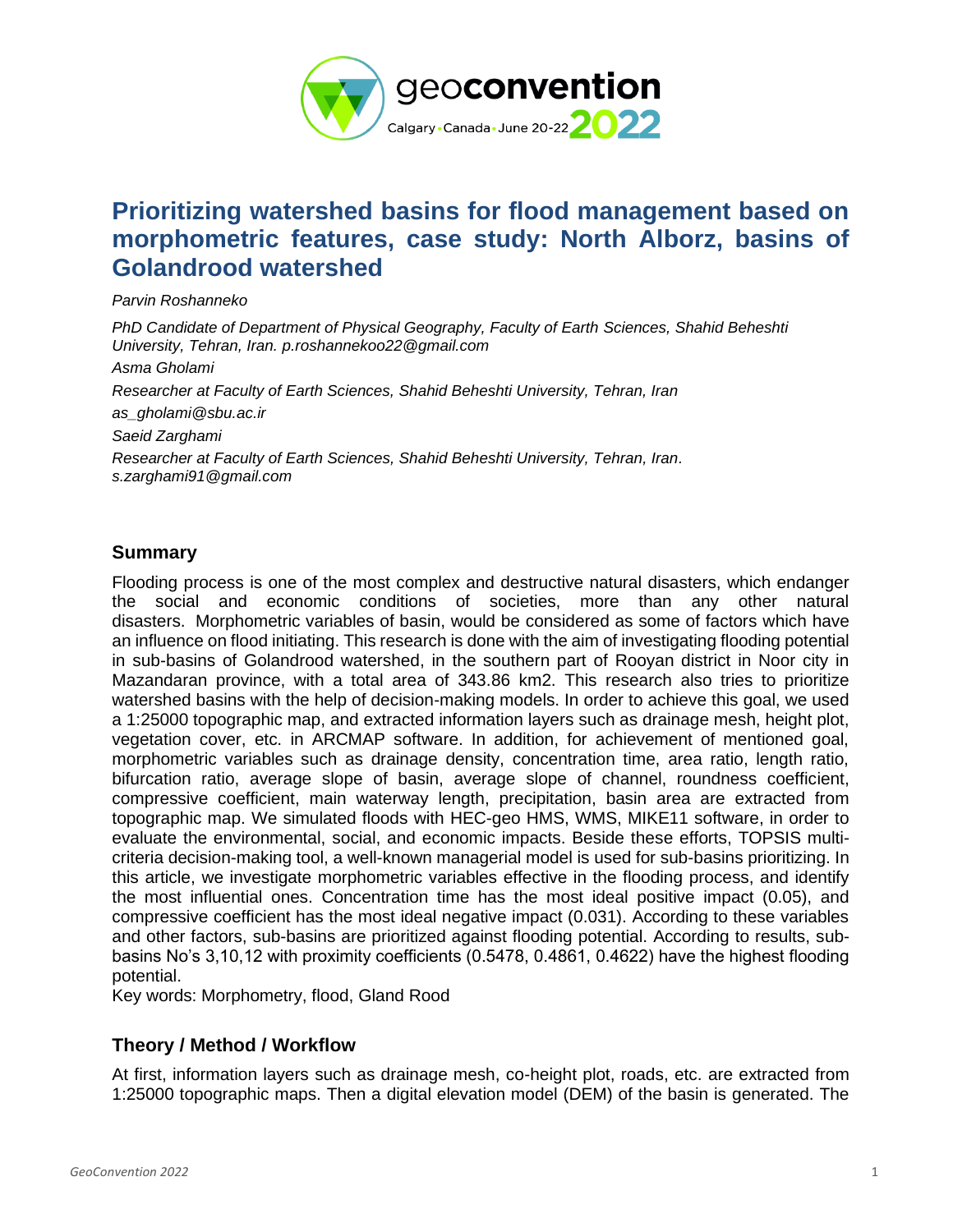

surface of main basin is divided into 12 independent sub-basins according to DEM, and morphometric features mentioned below are investigated:

- Basin area
- Basin shape
- Drainage concentration
- Channel slope
- Concentration time
- Basin slope
- Intersection ratio
- Length ratio
- Area ratio

Hydrologic simulation, and basin's runoff prediction for a 30 years period (2011-2040) are performed in WMS software. HEC-HMS hydrologic model is used for evaluation of environmental, social, economic impacts. In the next step, morphometric features of basins are measured and prioritization is done with the help of multi-criteria decision-making tools such as TOPSIS, in order to handle sudden floods.

| Sub-basins     | алегаде<br>channe<br>slope<br>$\overline{\sigma}$ | Average<br>q<br>precipitation | area<br>ratio | length<br>ratio | bifurcation<br>ratio | compressive<br>coefficient | roundness<br>coefficient | average<br>slope<br>of basin | алегаде<br>channel<br>slope<br>$\overline{a}$ | concentration<br>time | drainage<br>density | area   |
|----------------|---------------------------------------------------|-------------------------------|---------------|-----------------|----------------------|----------------------------|--------------------------|------------------------------|-----------------------------------------------|-----------------------|---------------------|--------|
| 1              | 7.04                                              | 331.14                        | 6.1           | 1.66            | 3.67                 | 1.41                       | 0.49                     | 40.33                        | 0.19                                          | 33.82                 | 2.49                | 52.28  |
| $\overline{2}$ | 9.18                                              | 339.5                         | 7.36          | 2.25            | 5                    | 1.58                       | 0.39                     | 41.18                        | 0.15                                          | 54.46                 | 2.82                | 36.36  |
| $\overline{3}$ | 4.64                                              | 606.87                        | 9.03          | 4.06            | 8.33                 | 1.43                       | 0.48                     | 46.87                        | 0.094                                         | 32.23                 | 2.67                | 74.91  |
| 4              | 13.51                                             | 365.54                        | 5.84          | 3.99            | 3.93                 | 1.99                       | 0.25                     | 35.13                        | 0.15                                          | 61.19                 | 2.25                | 25.91  |
| $\overline{5}$ | 10.78                                             | 430.67                        | 4.68          | 3.14            | 3.5                  | 1.55                       | 0.41                     | 40.49                        | 0.067                                         | 70.32                 | 2.57                | 140.52 |
| 6              | 7.64                                              | 504                           | 5.95          | 3.15            | 4.5                  | 1.54                       | 0.41                     | 36.77                        | 0.22                                          | 34.12                 | 1.85                | 14.68  |
| $\overline{7}$ | 8.36                                              | 415.54                        | 5.02          | 2.41            | 4.62                 | 1.4                        | 0.48                     | 39.07                        | 0.17                                          | 40.26                 | 2.51                | 35.28  |
| $\overline{8}$ | 7.14                                              | 515.18                        | 3.25          | 3.41            | $\overline{4}$       | 1.6                        | 0.39                     | 30.59                        | 0.16                                          | 36.55                 | 2.96                | 12.52  |
| $\overline{9}$ | 6.36                                              | 462                           | 4.38          | 2.01            | 3.02                 | 1.6                        | 0.36                     | 37.6                         | 0.07                                          | 46                    | 2.26                | 77.19  |
| 10             | 6.86                                              | 498.27                        | 5.48          | 4.84            | 2.93                 | 1.8                        | 0.3                      | 44.82                        | 0.052                                         | 54.77                 | 2.48                | 295.29 |
| 11             | 10.96                                             | 578.65                        | 4.6           | 2.1             | 3.62                 | 1.53                       | 0.42                     | 37.94                        | 0.15                                          | 52.10                 | 3.11                | 34.15  |
| 12             | 16.05                                             | 748.19                        | 3.6           | 1.84            | 5.57                 | 2.11                       | 0.22                     | 37.9                         | 0.035                                         | 122.54                | 2.40                | 343.87 |
| total          | 42.32                                             | 510                           | 4.82          | 9.6             | 4.1                  | 1.5                        | 0.4                      | 38.58                        | 0.075                                         | 193                   | 2.04                | 343.87 |

#### Table 1. indicators of research

### **Results, Observations, Conclusions**

Finally, effective morphometric variables are discussed and the most influential ones are selected. According to this variables and other factors, sub-basins are prioritized according to flood potential, and sub-basins 3, 10, 12 with proximity coefficients (0.54, 0,48, 0.46) have the highest flooding potential.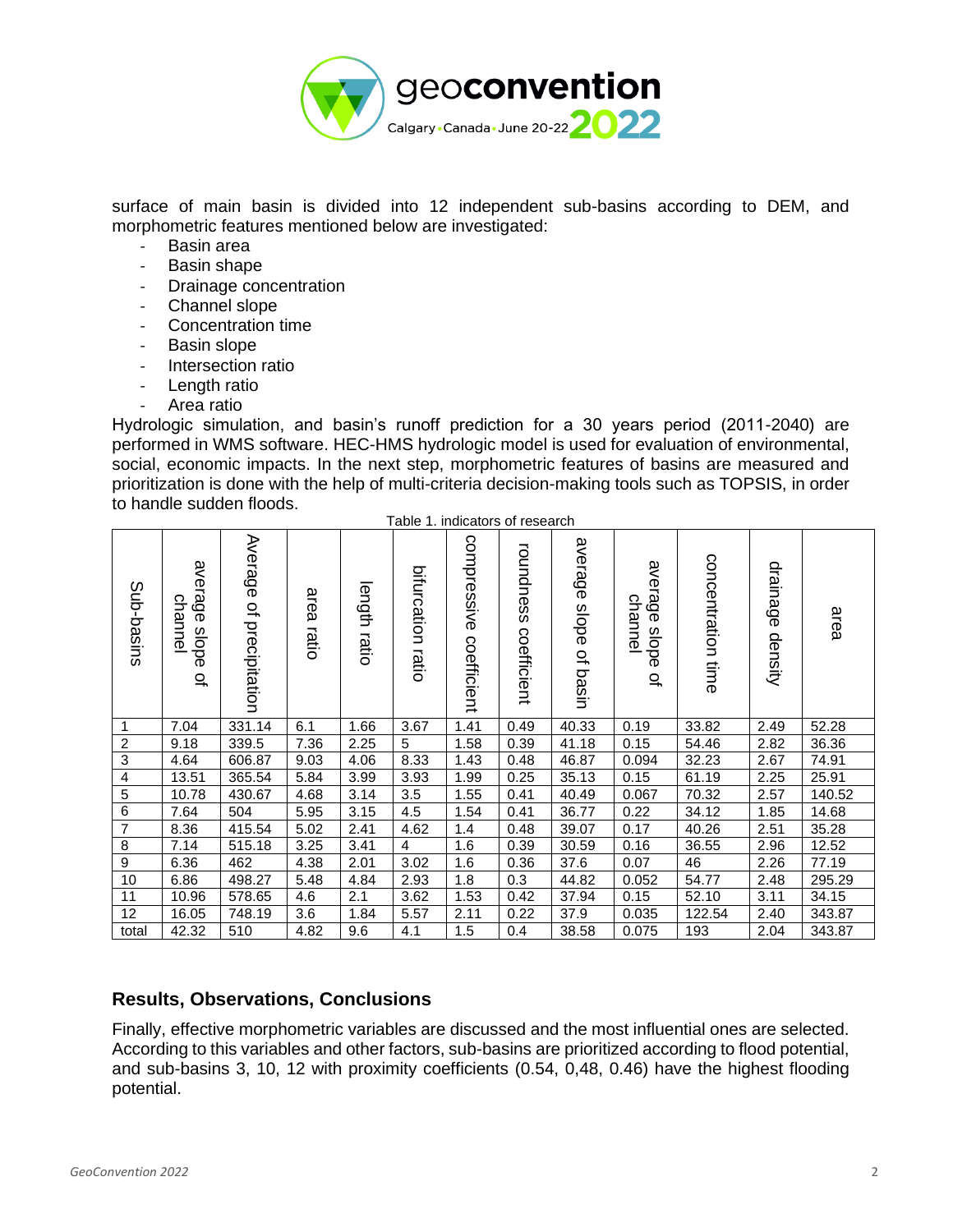

|    | proximity coefficients | Ranking |  |  |
|----|------------------------|---------|--|--|
| 1  | 0.5478                 |         |  |  |
| 2  | .04867                 | 9       |  |  |
| 3  | 0.4622                 | 3       |  |  |
| 4  | 0.3887                 | 8       |  |  |
| 5  | 0.3597                 | 5       |  |  |
| 6  | 0.3397                 | 4       |  |  |
| 7  | 0.3394                 | 6       |  |  |
| 8  | 0.3393                 | 11      |  |  |
| 9  | 0.3349                 | 12      |  |  |
| 10 | 0.3110                 | 2       |  |  |
| 11 | 0.2985                 | 10      |  |  |
| 12 | 0.2361                 |         |  |  |

Table 2. Calculate the proximity to the positive and negative ideal solution as well as the ranking of options

Figure 1: drainage density and fold risk ranking in the case study



## **Novel/Additive Information**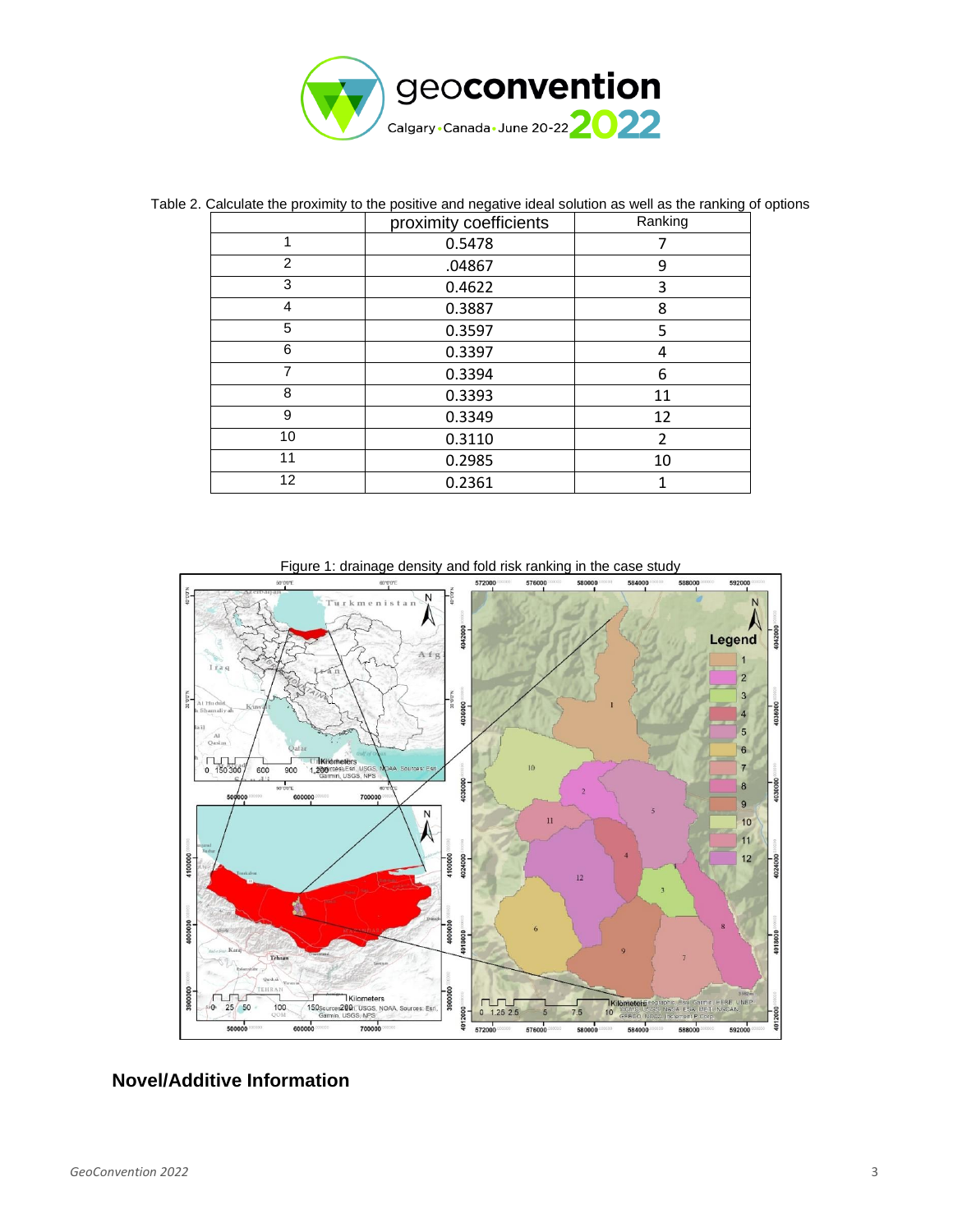

It is the first time to study this district through hydrologic runoff simulation, flood prediction and prioritize their flood potential by TOPSIS multi-criteria decision-making model.

#### **References**

- 1. Schanze, J. (2006). Flood risk management–a basic framework. In *Flood risk management: Hazards, vulnerability and mitigation measures* (pp. 1-20). Springer, Dordrecht.
- 2. Plate, E. J. (2002). Flood risk and flood management. *Journal of hydrology*, *267*(1-2), 2-11.
- 3. Sayers, P., Yuanyuan, L., Galloway, G., Penning-Rowsell, E., Fuxin, S., Kang, W., ... & Le Quesne, T. (2013). Flood risk management: a strategic approach.
- 4. Barnett, A. (2022). Tsunami Flood Risk Management. In *Civil Engineering for Disaster Risk Reduction* (pp. 101-113). Springer, Singapore.
- 5. Bonati, S. (2022). Contested flood risk reduction: An analysis of environmental and social claims in the city of Genoa. *International Journal of Disaster Risk Reduction*, *67*, 102637.
- 6. Pinos, J., & Quesada-Román, A. (2022). Flood Risk-Related Research Trends in Latin America and the Caribbean. *Water*, *14*(1), 10.
- 7. Wang, H., Zhou, J., Tang, Y., Liu, Z., Kang, A., & Chen, B. (2021). Flood economic assessment of structural measure based on integrated flood risk management: A case study in Beijing. *Journal of Environmental Management*, *280*, 111701.
- 8. Aznar-Crespo, P., Aledo, A., Melgarejo-Moreno, J., & Vallejos-Romero, A. (2021). Adapting Social Impact Assessment to Flood Risk Management. *Sustainability*, *13*(6), 3410.
- 9. Verweij, S., Busscher, T., & van den Brink, M. (2021). Effective policy instrument mixes for implementing integrated flood risk management: An analysis of the 'Room for the River'program. *Environmental Science & Policy*, *116*, 204-212.
- 10. Du, S., Shen, J., Fang, J., Fang, J., Liu, W., Wen, J., ... & Chen, S. (2021). Policy delivery gaps in the landbased flood risk management in China: A wider partnership is needed. *Environmental Science & Policy*, *116*, 128-135.
- 11. Juma, B., Olang, L. O., Hassan, M., Chasia, S., Bukachi, V., Shiundu, P., & Mulligan, J. (2021). Analysis of rainfall extremes in the Ngong River Basin of Kenya: Towards integrated urban flood risk management. *Physics and Chemistry of the Earth, Parts A/B/C*, *124*, 102929..
- 12. Guerriero, R., & Penning‐Rowsell, E. C. (2021). Innovation in flood risk management: An 'Avenues of Innovation'analysis. *Journal of Flood Risk Management*, *14*(1), e12677.
- 13. Song, S., Wang, S., Fu, B., Dong, Y., Liu, Y., Chen, H., & Wang, Y. (2021). Improving representation of collective memory in socio‐hydrological models and new insights into flood risk management. *Journal of Flood Risk Management*, *14*(1), e12679.
- 14. Sayers, P., Gersonius, B., den Heijer, F., Klerk, W. J., Fröhle, P., Jordan, P., ... & Ashley, R. (2021). Towards adaptive asset management in flood risk management: A policy framework. *Water Security*, *12*, 100085.
- 15. Puzyreva, K., & de Vries, D. H. (2021). 'A low and watery place': A case study of flood history and sustainable community engagement in flood risk management in the County of Berkshire, England. *International Journal of Disaster Risk Reduction*, *52*, 101980.
- 16. Popadić, S. N. (2021). Flood prevention in Serbia and legal challenges in obtaining the land for flood risk management. *Environmental Science & Policy*, *116*, 213-219.
- 17. Waghwala, R. K., & Agnihotri, P. G. (2019). Flood risk assessment and resilience strategies for flood risk management: A case study of Surat City. *International Journal of Disaster Risk Reduction*, *40*, 101155.
- 18. Nkwunonwo, U. C., Whitworth, M., & Baily, B. (2020). A review of the current status of flood modelling for urban flood risk management in the developing countries. *Scientific African*, *7*, e00269.
- 19. Bloemen, P., Reeder, T., Zevenbergen, C., Rijke, J., & Kingsborough, A. (2018). Lessons learned from applying adaptation pathways in flood risk management and challenges for the further development of this approach. *Mitigation and Adaptation Strategies for Global Change*, *23*(7), 1083-1108.
- 20. Morrison, A., Westbrook, C. J., & Noble, B. F. (2018). A review of the flood risk management governance and resilience literature. *Journal of Flood Risk Management*, *11*(3), 291-304.
- 21. Morrison, A., Westbrook, C. J., & Noble, B. F. (2018). A review of the flood risk management governance and resilience literature. *Journal of Flood Risk Management*, *11*(3), 291-304.
- 22. Kuhlicke, C., Seebauer, S., Hudson, P., Begg, C., Bubeck, P., Dittmer, C., ... & Bamberg, S. (2020). The behavioral turn in flood risk management, its assumptions and potential implications. *Wiley Interdisciplinary Reviews: Water*, *7*(3), e1418.